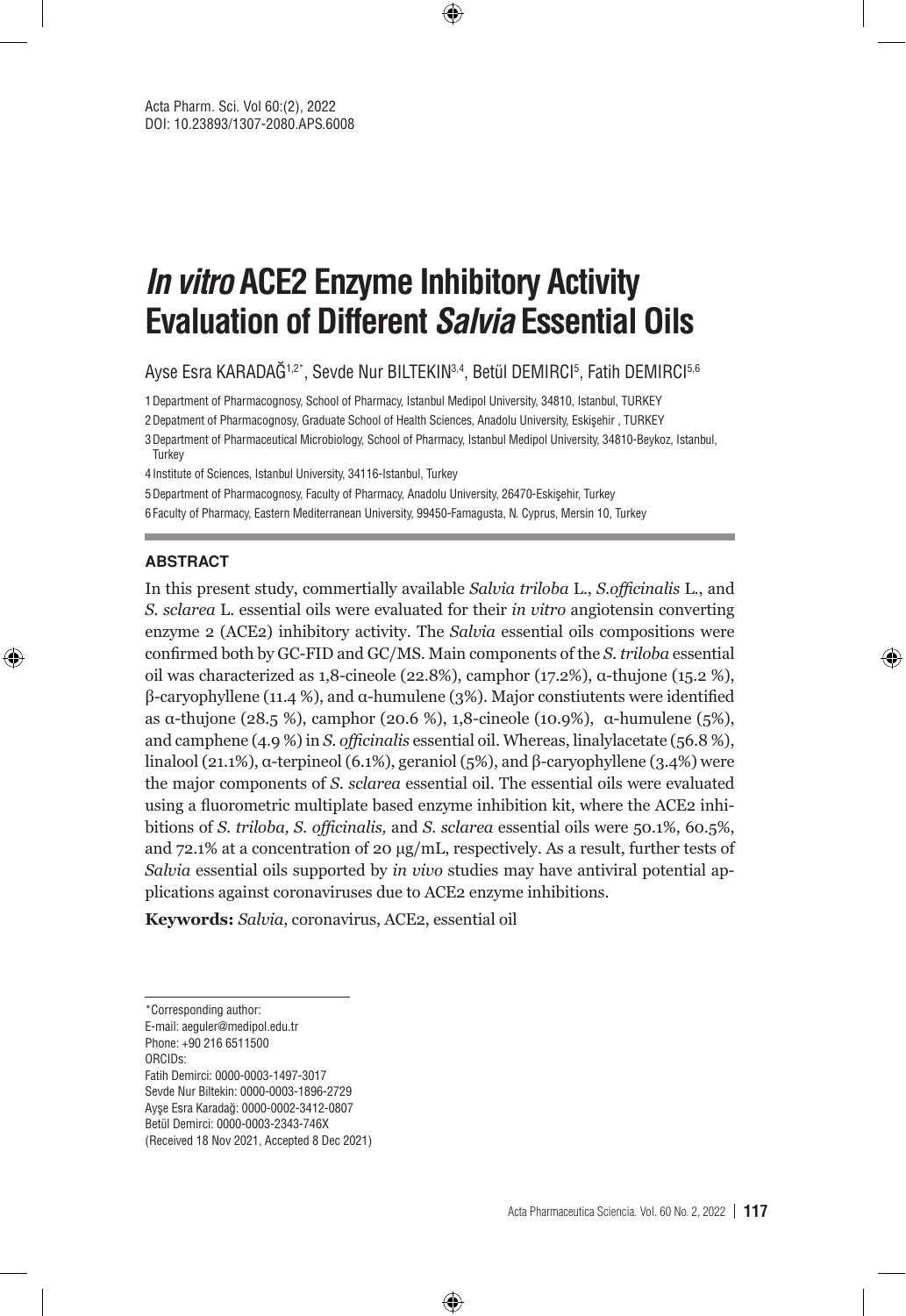#### **INTRODUCTION**

*Salvia* L., the largest genus of the Lamiaceae family, contains more than 900 species spread around the world, where some species are economically important, and as used as a spice and flavoring agent in food, condiments and bewerages, also in cosmetic and pharma industries. *Salvia* essential oils are generally rich in 1,8-cineole and borneol content<sup>1-4</sup>.

 $\bm \Theta$ 

Ethnobotanical utilization of *Salvia* species are also common worldwide, *Salvia*  officinalis L. is widely used in the treatment of cough, bronchitis and colds<sup>5</sup>. In addition, *Salvia sclarea* L. is also used to relieve the upper respiratory tract, especially in the treatment of upper respiratory tract infections<sup>6</sup>. Anatolian *Salvia triloba* L. (Synonym *Salvia fruticosa* Mill.) is commonly used against coughs and colds7 . In addition, of *Salvia* essential oils are also used due to their antimicrobial and antiviral effects in aromatherapy $8-11$ .

The aim of the present study was to evaluate the *in vitro* ACE2 enzyme inhibitory potential of *S. triloba*, *S. officinalis*, and *S. sclarea* essential oils associated to their possible antiviral effect against coronavirus. The essential oil composition was identified by GC-FID and GC/MS, respectively.

⊕

#### **METHODOLOGY**

⊕

### **Chemicals and Plant Material**

Commercial *S. triloba, S. officinalis,* and *S. sclarea* essential oils were kindly provided by Doallin Ltd., İstanbul, voucher samples are deposited at IMEF Herbarium (Herbarium No: IMEF 1146-1147-1148)

#### **GC-MS/GC-FID analysis**

An Agilent 5975 GC-MSD system was used for GC/MS analyses. Whereas the Agilent 6890N GC system was used for the GC-FID. FID detector's temperature was set to 300°C. Concurrent auto-injection was applied in two identical columns with the same conditions in the GC/MS system. Relative percentages (%) were calculated using FID chromatograms (Figure 1-3). Relative retention times were used to characterize the essential oils chemical composition. This process was held either by authentic samples or analyzing relative retention index (RRI) of n-alkanes, along with GC/MS Library, MassFinder 3 Library, in-house "Başer Library of Essential Oil Constituents" 12.

# **ACE2 Enzyme Inhibition Activity**

The essential oils were dissolved initially using DMSO [< 1% (v/v)]. The *in vitro*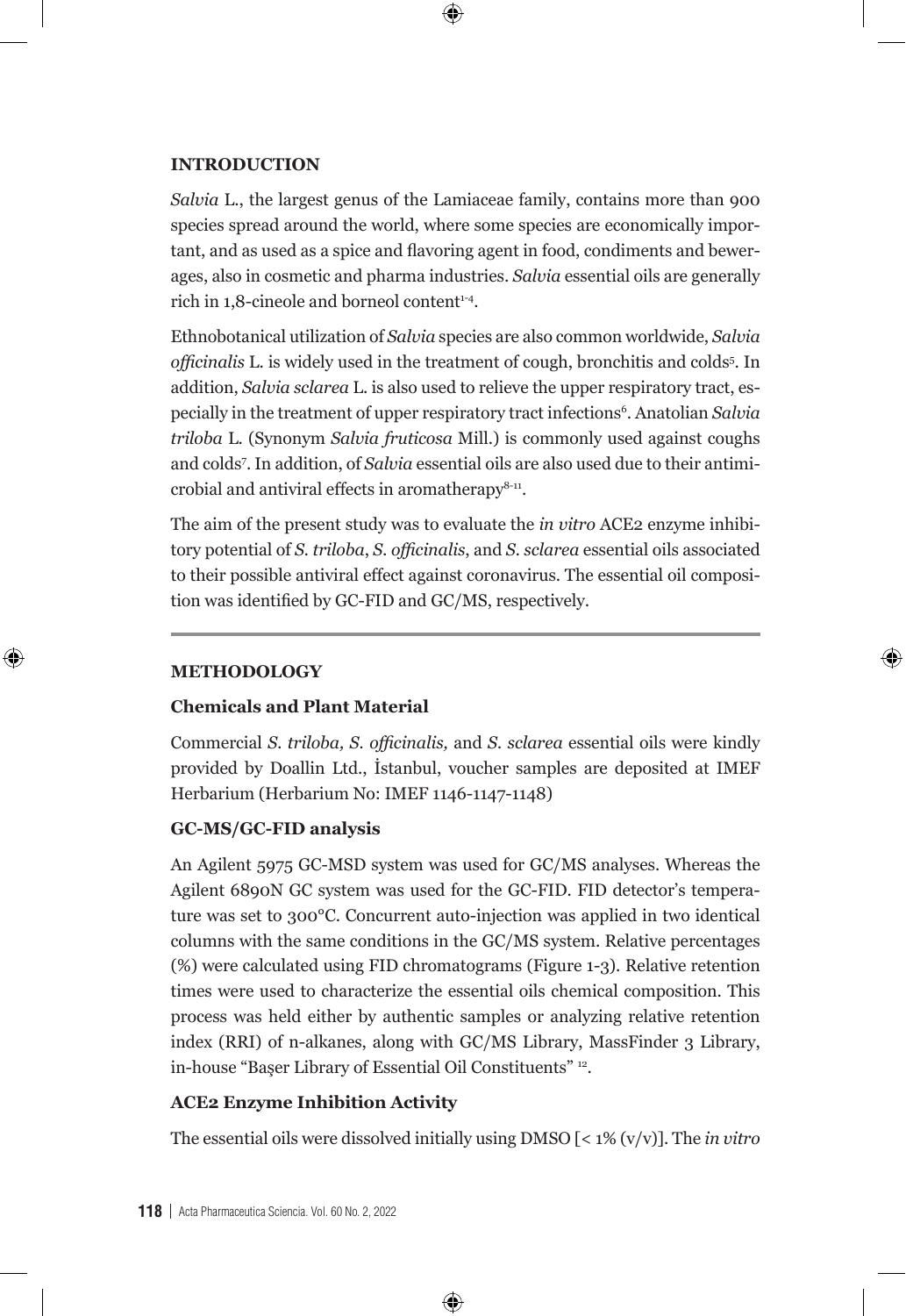

enzyme inhibition was performed according the manufacturer's instructions for the "Angiotensin II Converting Enzyme (ACE2) Inhibitor Screening Kit (Bio-Vision, K310)" and the enzyme inhibition of the essential oils were measured with Ex/ Em = 320/420 nm wavelength using a multimode microplate reader (SpectraMax i3). The enzyme inhibition of the essential oils were calculated by comparing with standards included in the kit and the percentage inhibition (%I) values were calculated as mean values resulting from triplicate data for all samples as previously reported  $^{12}$ . The essential oils were dissolved initially using DMSO [< 1% (v/v)]. The *in vitro* enzyme inhibition was performed according the manufacturer's instructions for the "Angiotensin II Converting Enzyme

#### **i** is tatistical analysis

The statistical analysis was carried out using the GraphPad Prism, Version 7.02 (La Jolla, California, USA). *In vitro* data was expressed as mean ± standard deviation (Mean± SD). The statistical significance was analyzed by One-way ANOVA (followed by Dunnett's post hoc test) and Paired Samples T-Test. The  $p<$  0.05 was accepted as statistically significant.  $\frac{1}{2}$ 

# RESULTS and DISCUSSION

# $GC-MS/GC-FID$  analysis

⊕

The phytochemical constituents of the *Salvia* essential oils were confirmed by using GC-FID and GC-MS. *S. triloba* essential oil contained the main constituents 1,8-cineole (22.89%), camphor (17.15%), α-thujone (15.18%), and β-caryophyllene MS. *S. triloba* essential oil contained the main constituents 1,8-cineole (22.89%), camphor (17.15%), (11.43%), respectively. Major components of *S. officinalis* were identified as α-thujone (28.46%), camphor (20.58%), 1,8-cineole (10.45%), and α-humulene (5%); whereas *S. sclarea* essential oil contained linalylacetate (56.8%), linalool (21.06%), α-terpineol (6.05%), and geraniol (15.18%) among others (Figure 1-3). and geraniol (15.18%) among others (Figure 1-3).



⊕

**Figure 1.** GC Chromatogram of Salvia officinalis essential oil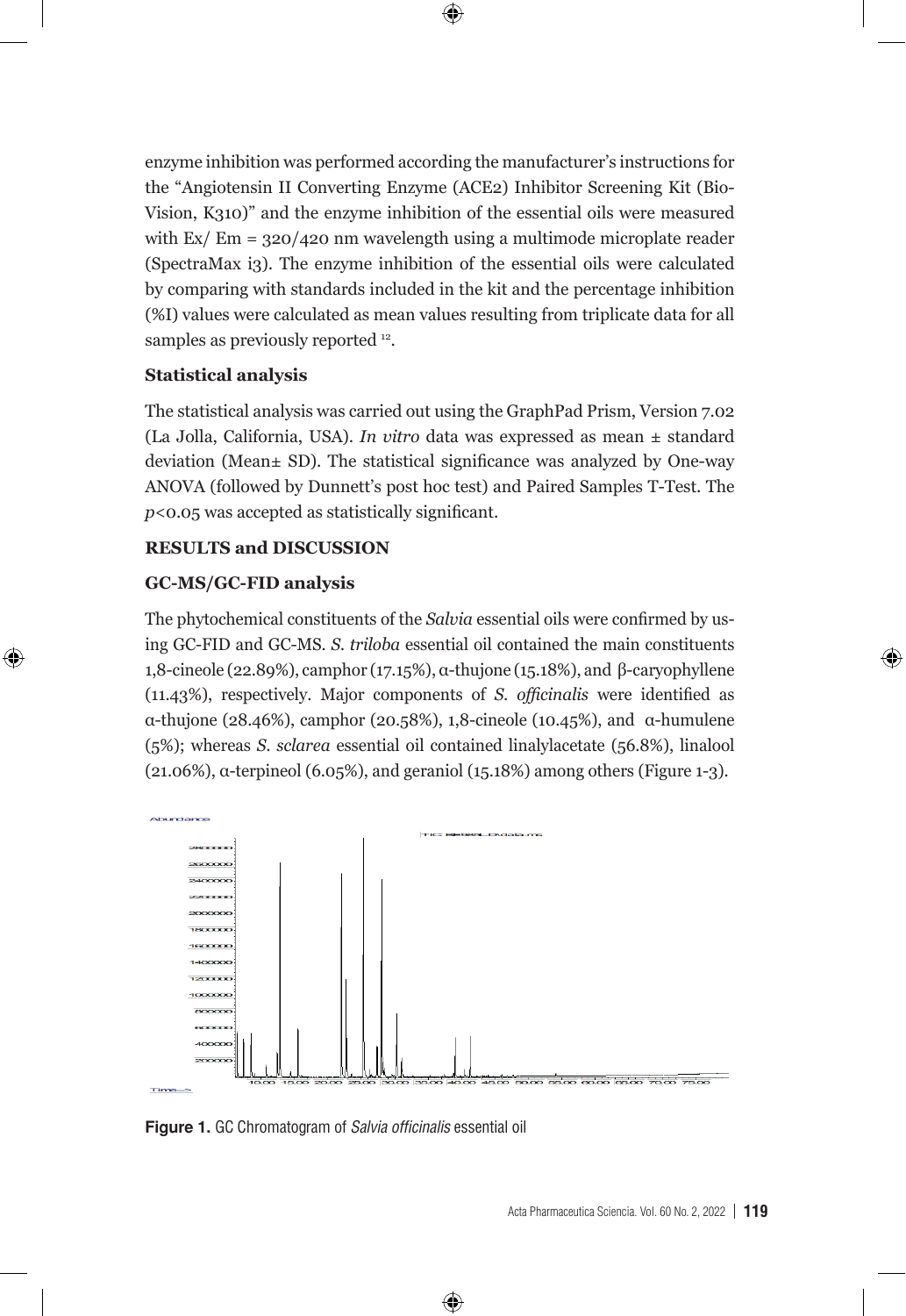

 $\bm \Theta$ 

**Figure 2.** GC Chromatogram of *Salvia triloba* essential oil **Figure 2.** GC Chromatogram of Salvia triloba essential oil



⊕

**Figure 3.** GC Chromatogram of *Salvia sclarea* essential oil **Figure 3.** GC Chromatogram of *Salvia sclarea* essential oil **Figure 3.** GC Chromatogram of Salvia sclarea essential oil

Turkey show that major components of the species have similarity<sup>13</sup>. Compared to Salvia officinalis, Salvia triloba essential oil has a very low thujone content. S. triloba essential oil, known as Turkish sage, is a non-toxic alternative to S. officinalis as it does not contain thujone. In addition, *S. triloba* is richer in *fficinally* as it above hot contains the joint in attention, or thrown to  $\frac{1}{2}$ ,  $\frac{1}{2}$  contains and  $\frac{1}{2}$ Recent literature on S. triloba, S. officinalis, and S. sclarea essential oils from **1,8-cineol than** *S. officinalis*. *S. sclarea*, on the other hand, has a rich content of linalool and linalyl acetate.

#### oils using a a fluorometric multiplate based enzyme inhibition kit, where the *in vitro* ACE2 inhibition oils using a a fluorometric multiplate based enzyme inhibition kit, where the *in vitro* ACE2 inhibition **ACE2 Enzyme Inhibition Activity**

for all tested *Salvia* essential oils using a a fluorometric multiplate based en-The enzyme inhibition assay was performed at a concentration of 20  $\mu$ g/mL zyme inhibition kit, where the *in vitro* ACE2 inhibition rates of *S. triloba*, *S.* 

⊕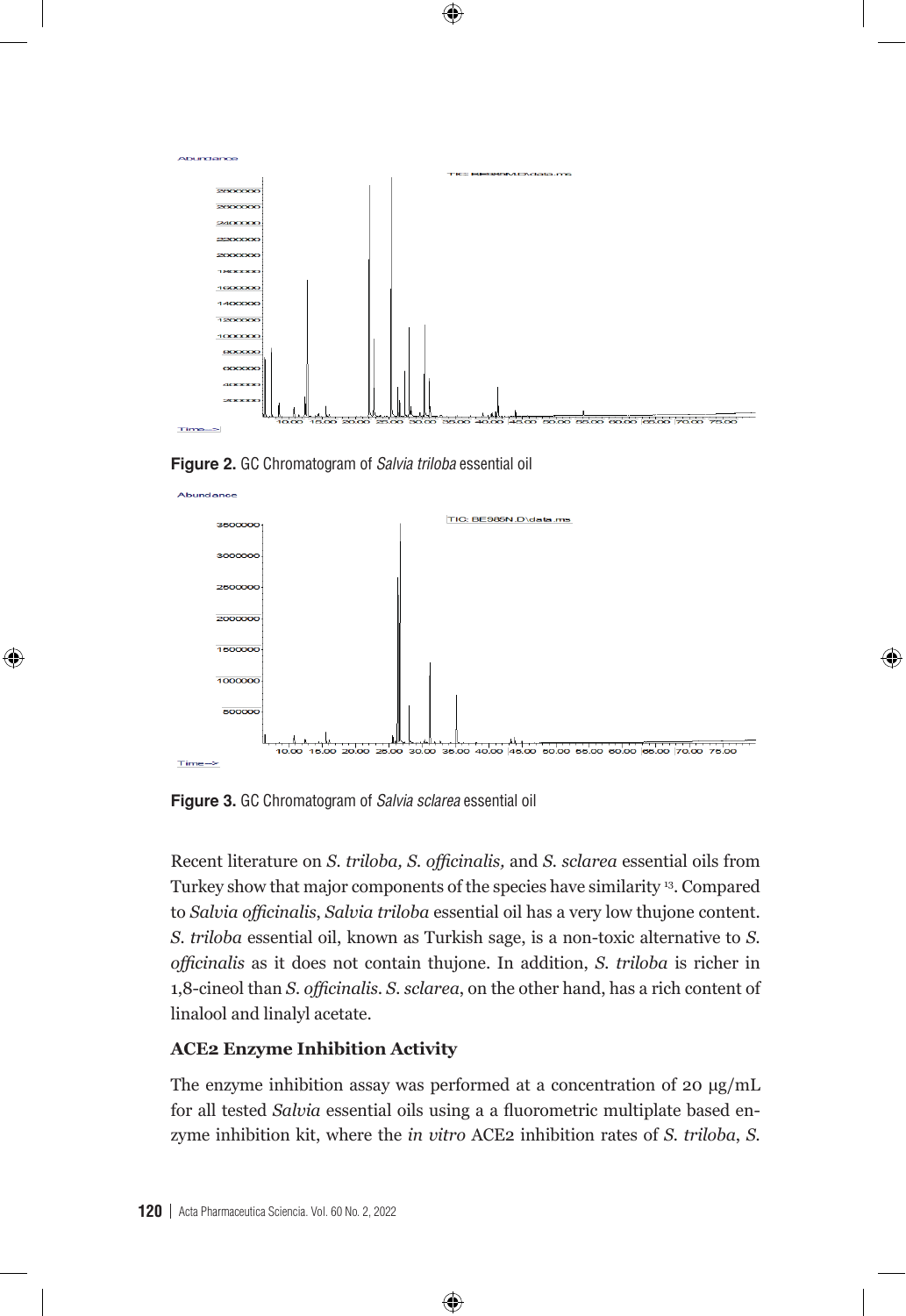*officinalis*, and *S. sclarea* essential oils were  $50.07 \pm 2.99\%$ ,  $60.45 \pm 1.82\%$ , and  $72.12 \pm 0.90\%$ , respectively as also illustrated in Figure 4.

 $\bm \Theta$ 



⊕

**Inhibition of ACE II** 

**Figure 4.** ACE2 Enzyme Inhibition of *Salvia Essential* Oils (at 20 µg/mL concentration)

ACE2 was proved to be the receptor for the SARS-CoV, the human respiratory coronavirus NL63, and  $t_{\text{total}}$  and proved to be the receptor for the britis cov, the namilar respiratory coronavirus NL63, and the novel coronavirus 2019 nCoV/SARS-CoV-2<sup>14</sup>.It is also known that previous studies identified that ACE2 is the essential and important receptor for coronavirus types to enter into the cell <sup>15-16</sup>. The highest ACE2 enzyme inhibition was observed in *S. sclarea* essential oil. *S. sclarea* was found to be effective against many viruses and human pathogenic microorganisms in previous studies <sup>17-18</sup>. In another detailed study on *S. sclarea* essential oil, it was revealed that the essential oil has a better antimicrobial effect compared to food preservatives. In addition, in this study, it was shown that the essential oil mechanism of action of was by damaging the cell membrane and impairing the cell membrane permeability. It is also thought to cause the release of macromolecular substances, even substances such as ATP and DNA, of *Salvia sclarea* is not only attributable to a single pathway, but is thought to involve a series of events both on the cell surface and in the cytoplasm <sup>19</sup>. Due to the relevance of the prevention of coronavirus and the recovery process of the disease with ACE2, the results of the study can also be associated with the COVID-19 pandemic <sup>20</sup>. Based on all this information and the ACE2 enzyme ACE2 was proved to be the receptor for the SARS-CoV, the human respiratory inside the cell. In general, the antimicrobial-antiviral effect of the essential oil inhibition of *S. sclarea* essential oil, it can be said that this essential oil may also

⊕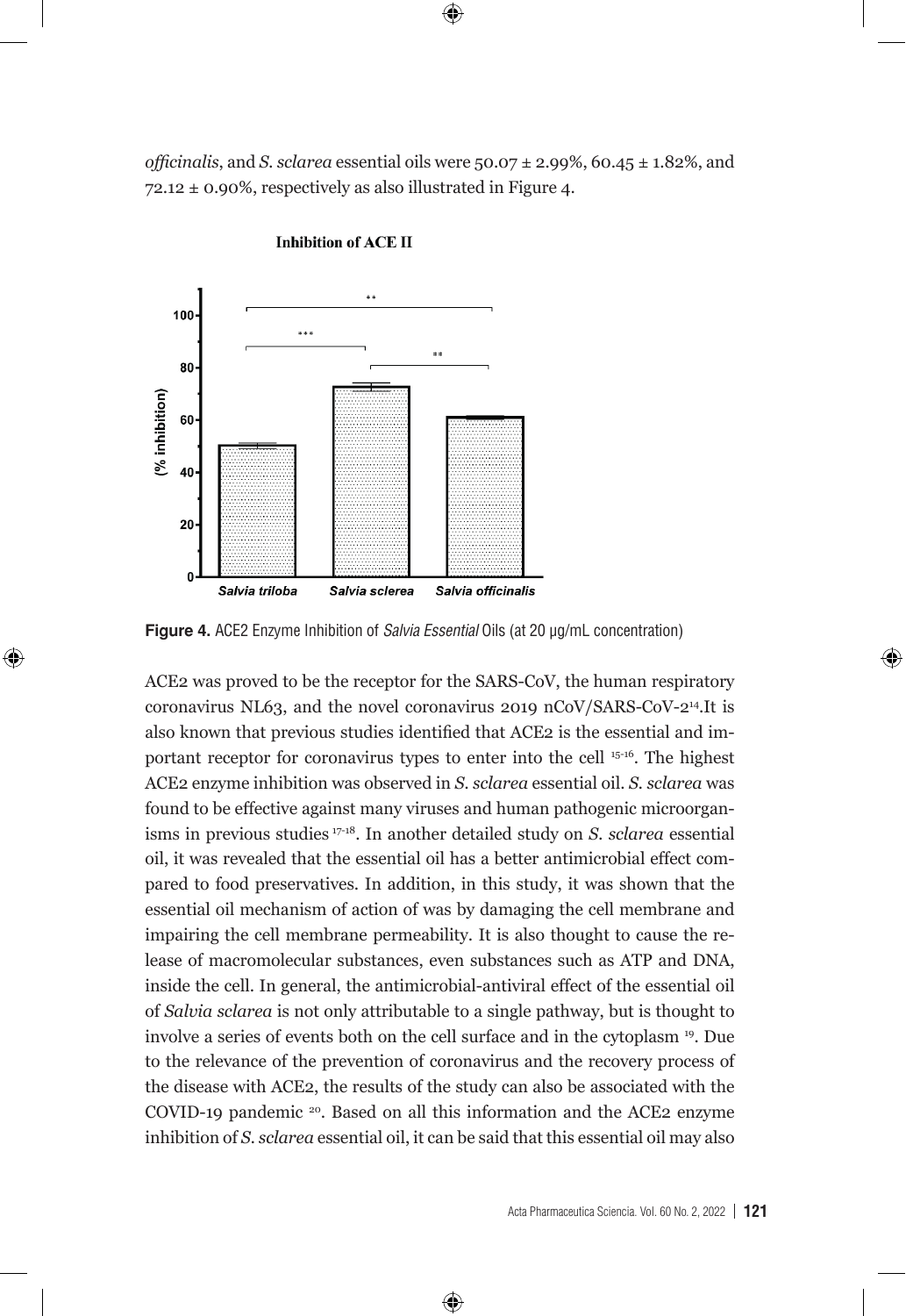be effective against coronavirus.

Its effects on DNA and deformation of the cell membrane make its effectiveness against viruses possible. To the best of our knowledge, this is the first report on the ACE2 enzyme inhibition evaluation of *Salvia* essential oils. Further studies will be continued to evaluate the antiviral potentials of these essential oils, especially *S. sclarea*.

 $\bigoplus$ 

## **ACKNOWLEDGEMENTS**

 $\bigoplus$ 

This research project was supported by Anadolu University Scientific Research Projects Commission (BAP 2005S058). A part of this work was presented at 51. International Symposium on Essential Oils (ISEO-51) Online, Northern Cyprus, 2021.

◈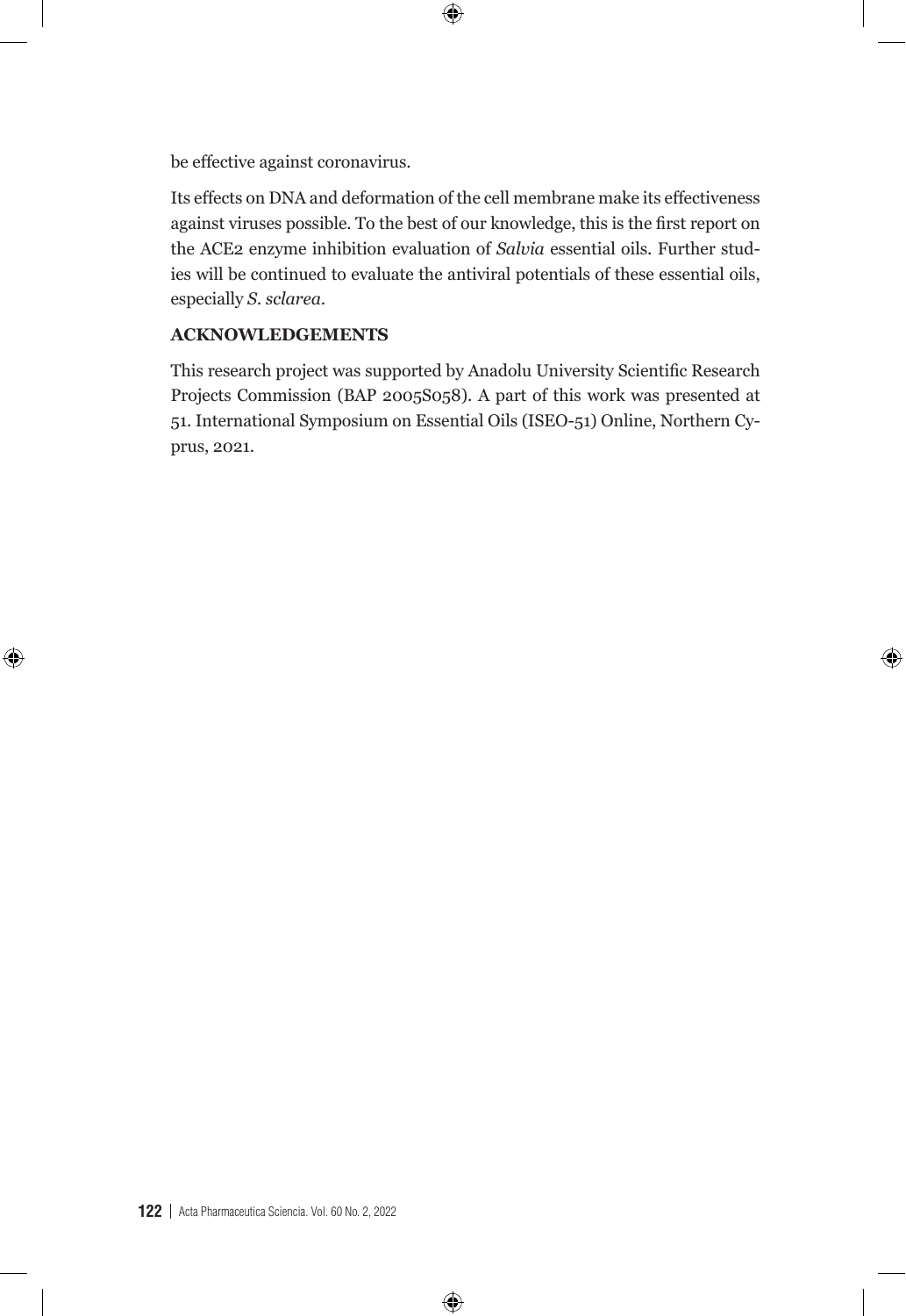#### **REFERENCES**

⊕

1. Asgarpanah J. A review on the essential oil chemical profile of Salvia genus from Iran. Nat Volatiles Essent Oils, 2021; 8(3): 1-28.

⊕

2. Baser KHC, Duman H, Vural M, Adigüzel N, Aytaç Z. Essential oil of Salvia aytachii M. Vural et N. Adigüzel. J Essent Oil Res, 1997; 9(4): 489-490.

3. Perry NB, Anderson RE, Brennan NJ, Douglas MH, Heaney AJ, McGimpsey JA, Smallfield BM. Essential oils from Dalmatian sage (Salvia officinalis L.): variations among individuals, plant parts, seasons, and sites. J agric food chem, 1999; 47(5): 2048-2054.

4. Putievsky E, Ravid U, Diwan-Rinzler N, Zohary D. Genetic affinities and essential oil composition of Salvia officinalis L., S. fruticosa Mill., S. tomentosa Mill. and their hybrids. Flav Fragran J, 1990; 5(2): 121-123.

5. Kamatou GP, Makunga NP, Ramogola WPN, Viljoen AM. South African Salvia species: a review of biological activities and phytochemistry. J ethnopharmacol, 2008; 119(3): 664-672.

6. Parsaei P, Bahmani M, Naghdi N, Asadi-Samani M, Rafieian-Kopaei M, Tajeddini P, Sepehri-Boroujeni M. Identification of medicinal plants effective on common cold: An ethnobotanical study of Shiraz, South Iran. Der Pharmacia Lettre, 2016; 8(2): 90-97.

7. Baytop T. Türkiyede Bitkiler ile Tedavi. Istanbul: Nobel Tıp Kitabevleri; 1999.

8. Najar B, Mecacci G, Nardi V, Cervelli C, Nardoni S, Mancianti F, Pistelli L. Volatiles and Antifungal-Antibacterial-Antiviral Activity of South African Salvia spp. Essential Oils Cultivated in Uniform Conditions. Molecules, 2021; 26(9): 28-26.

9. Öztürk G, Demirci B, Demirci F. Evaluation of the chemical composition and biological activities of Salvia officinalis subsp. lavandulifolia (Vahl) Gams essential oil. Nat Vol Essent Oils, 2018; 5(3):1-6.

10. Sivropoulou A, Nikolaou C, Papanikolaou E, Kokkini S, Lanaras T, Arsenakis M. Antimicrobial, cytotoxic, and antiviral activities of Salvia fructicosa essential oil. J Agric food Chem, 1997; 45(8): 3197-3201.

11. Tseliou M, Pirintsos SA, Lionis C, Castanas E, Sourvinos G. Antiviral effect of an essential oil combination derived from three aromatic plants (Coridothymus capitatus (L.) Rchb. f., Origanum dictamnus L. and Salvia fruticosa Mill.) against viruses causing infections of the upper respiratory tract. J Herb Med, 2019;17:100288.

12. Demirci F, Karadağ AE, Biltekin SN, Demirci B. In vitro ACE2 and 5-LOX Inhibition of Rosmarinus officinalis L. Essential Oil and its Major Component 1,8-Cineole. Rec Nad Prod, 2022;16(2):194-199.

13. Karik U, Çinar O, Tuncturk M, Sekeroglu N, Gezici S. Essential oil composition of some sage (Salvia spp.) species cultivated in İzmir (Turkey) ecological conditions. Indian J Pharm Edu, 2018;52(4):102-107.

14. Amirfakhryan H, Safari F. Outbreak of SARS-CoV2: Pathogenesis of infection and cardiovascular involvement. Hell J Cardiol, 2021;62:13–23.

15. Kuba K, Imai Y, Rao S, Gao H, Guo F, Guan B, Huan Y, Yang P, Zhang Y, Deng W, Bao L, Zhang B, Liu G, Wang Z, Chappell M, Liu Y, Zheng D, Leibbrandt A, Wada T, Slutsky AS, Liu D, Qin C, Jiang C, Penninger JM. A crucial role of angiotensin converting enzyme 2 (ACE2) in SARS coronavirus–induced lung injury. Nat Med, 2005;118(11):875–879.

⊕